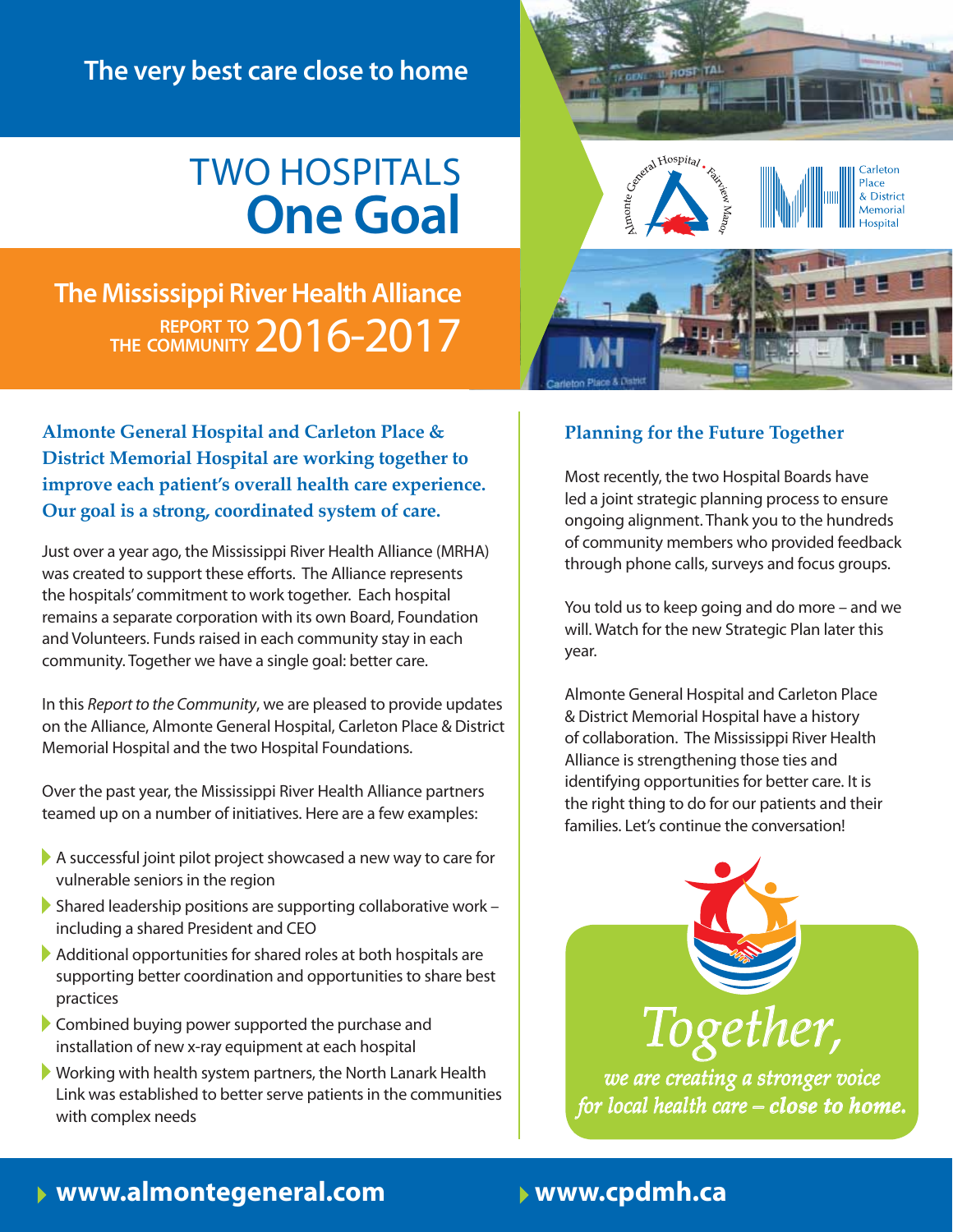

The AGH campus on Spring Street is a busy place as our three operating divisions and on-site partners work together to provide the very best care for residents of Mississippi Mills and surrounding areas. In addition to Almonte General Hospital and Fairview Manor, patients have access to the Ottawa Valley Family Health Team (primary care), Dr. Awwad and Dr. Caloia, the Hospital's team of two Obstetrician/ Gynecologists, Pediatrician Dr. Corina Francu; Lanark County Mental Health; Leeds Grenville Lanark Public Health (public health); LifeLabs and Capital Hearing. The regional Day Hospital supports patients with chronic conditions and a host of specialists from larger centres provide clinics and treatments right here close to home. And we are proud to have the 90+ Lanark County Paramedic Service paramedics providing ambulance and rescue services from five bases across the County.

Over the past year the Hospital, in partnership with the Georgian Bay Information Network, took the first step toward an Electronic Medical Record with several systems going live. New diagnostic imaging equipment offers improved imaging and care. The new Patient and Family Advisory Committee will be an important source of advice and feedback. Lanark County Paramedic Service christened a new state-ofthe-art building in Smiths Falls. At Fairview Manor, Dr. Susie Quackenbush has replaced Dr. Cecil Rytwinski as Medical Director. Thanks to Dr. Rytwinski for his many years of service to the residents.

Grateful thanks to the dedicated Board of Directors and committed staff, physicians and volunteers who work hard to provide excellent care for our patients and residents every day.

### Caring Snapshot 2016-2017

### **Almonte General Hospital**

| <b>Admissions</b>               | 1,348  |
|---------------------------------|--------|
| <b>Inpatient Days</b>           | 14,461 |
| <b>Emergency Visits</b>         | 16,302 |
| <b>Ambulatory Care Visits</b>   | 12,033 |
| <b>Surgical Procedures</b>      | 863    |
| <b>Diagnostic Imaging Exams</b> | 13,089 |

### **Fairview Manor**

| <b>Resident Days</b>     | 40,361 |
|--------------------------|--------|
| (including respite care) |        |





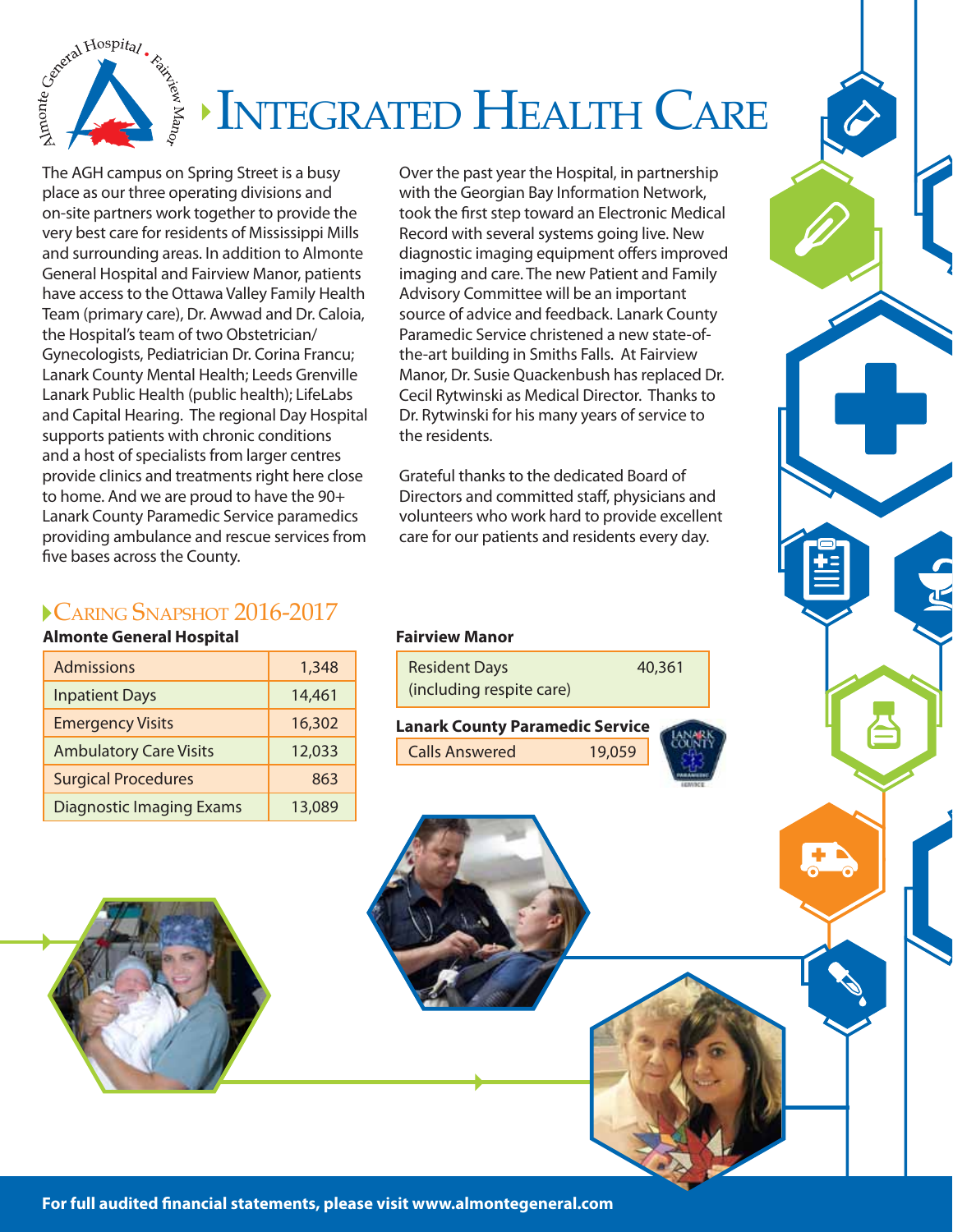# Worth the Wait

ô

6

Last October, the cheers could be heard down the block as the Minister of Health and Long-Term Care announced a new Emergency Department at Carleton Place & District Memorial Hospital (CPDMH). Planning is well underway as our team works through the Ministry's five stage approval process. Construction is expected to begin within 36 months.

Planning is being led by a Steering Committee comprised of staff and physicians and overseen by the Capital Projects Committee of the Board, which includes hospital staff and community members with expertise in health care, architecture and construction. Throughout the planning, input will be sought from patients, neighbours, the community, staff and volunteers.



Carleton

& District Memorial

Thank you to the community volunteers who sit on the Board of Directors and lead this work. Together with our committed staff, physicians and volunteers, they are helping to ensure the best and safest care for the patients and families served by CPDMH.

### Caring Snapshot 2016-2017

### **Carleton Place & District Memorial Hospital**

| <b>Admissions</b>               | 572    |
|---------------------------------|--------|
| <b>Inpatient Days</b>           | 5,733  |
| <b>Emergency Visits</b>         | 17,665 |
| <b>Ambulatory Care Visits</b>   | 12,852 |
| <b>Surgical Procedures</b>      | 1,705  |
| <b>Diagnostic Imaging Exams</b> | 16,184 |